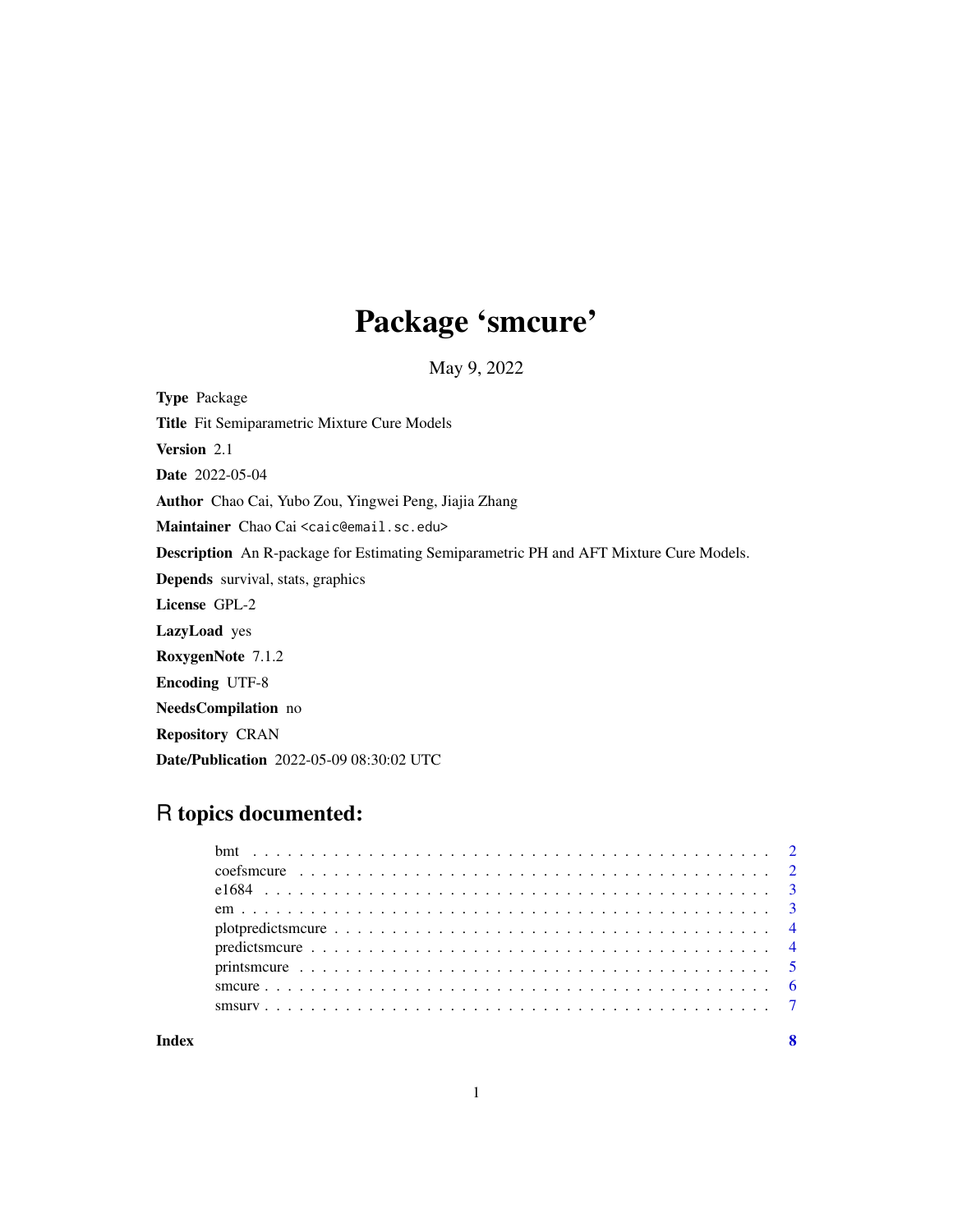## <span id="page-1-0"></span>Description

Bone marrow transplant study which is widely used in the AFTMC model

#### Usage

data(bmt)

## Format

There were 46 patients in the allogeneic treatment and 44 patients in the autologous treatment group

Time time to event

Status censor indicator, 0 for censored and 1 for uncensored

TRT 1 for autologous treatment group; 0 for allogeneic treatment group

coefsmcure *Retrieves the estimated coefficients from object*

#### Description

Retrieving coefficients, printing method, and summary mthod for a smcure object.

#### Usage

coefsmcure(x,...)

|          | an object from smoure function                              |
|----------|-------------------------------------------------------------|
| $\cdots$ | Further arguments to be passed to the prints more function. |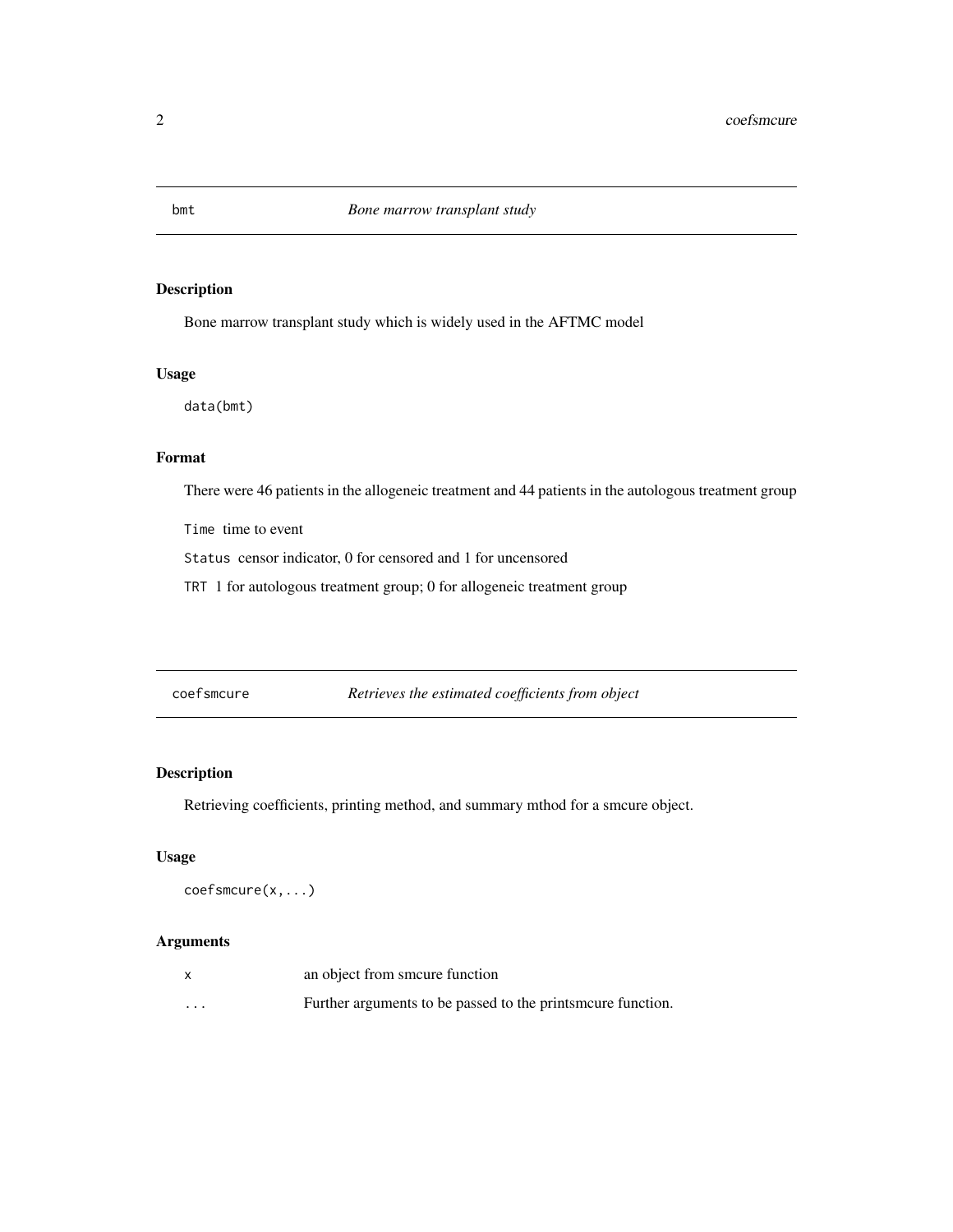<span id="page-2-0"></span>

## Description

Eastern Cooperative Oncology Group (ECOG) data used for modeling PH semicure model

#### Usage

data(e1684)

## Format

A data frame with 284 observations on the following 5 variables.

TRT 0=control group, 1=IFN treatment group

FAILTIME observed relapse-free time

FAILCENS relapse-free censor indicator

AGE continuous variable, which is centered to the mean

SEX 0 for male, 1 fopr female

em *EM algorithm*

#### Description

EM algorithm used in the mixture cure model by assuming a latent indicator of uncure. Detailed estimation methods can be found in the reference section

#### Usage

em(Time, Status, X, Z, offsetvar, b, beta, model, link, emmax, eps)

| Time      | time to event of interest                                        |
|-----------|------------------------------------------------------------------|
| Status    | status indicator, $0$ =alive, $1$ =dead                          |
| X         | a vector or matrix of covariates corresponding to latency part   |
|           | a vector or matrix of covariates corresponding to incidence part |
| offsetvar | offset variable                                                  |
| b         | initial value for parameter b                                    |
| beta      | initial value for parameter beta                                 |
| mode1     | either "ph" or "aft"                                             |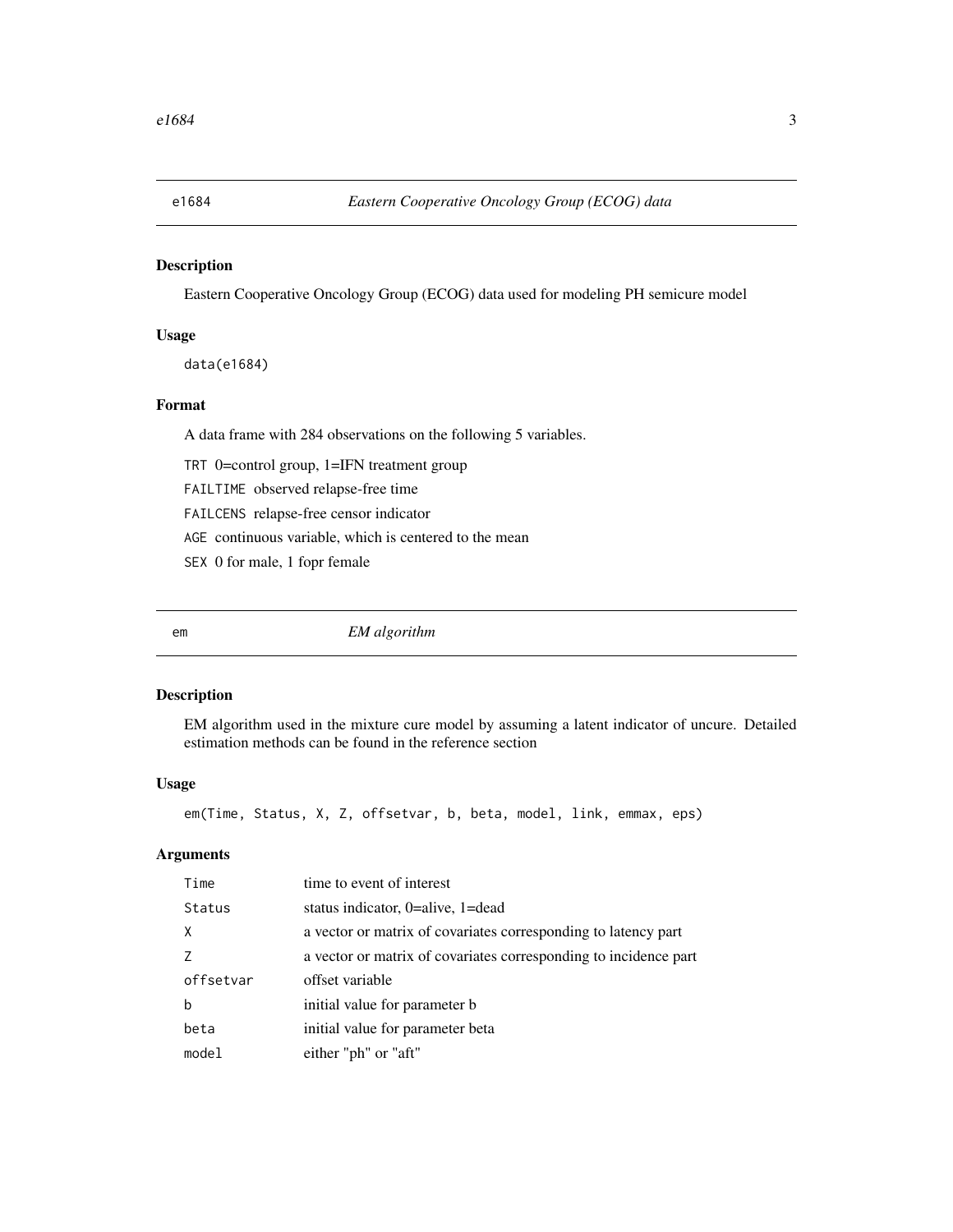<span id="page-3-0"></span>

| link  | specifies the link in incidence part. The "logit", "probit" or complementary<br>$loglog$ ("cloglog") links are available. By default link $=$ "logit".                                                                                               |
|-------|------------------------------------------------------------------------------------------------------------------------------------------------------------------------------------------------------------------------------------------------------|
| emmax | specifies the maximum iteration number. If the convergence criterion is not met,<br>the EM iteration will be stopped after emmax iterations and the estimates will<br>be based on the last maximum likelihood iteration. The default emmax $= 100$ . |
| eps   | sets the convergence criterion. The default is $eps = 1e-7$ . The iterations are con-<br>sidered to be converged when the maximum relative change in the parameters<br>and likelihood estimates between iterations is less than the value specified. |

plotpredictsmcure *Plot predicted smcure object*

## Description

plot predicted survival curve(s) from the estimated mixture cure model

## Usage

```
plotpredictsmcure(object, type = "S", xlab = "Time",
ylab = "Predicted Survival Probability",
model = c("ph", "aff"), ...)
```
## Arguments

| object   | an object of the predicts modern function                                         |
|----------|-----------------------------------------------------------------------------------|
| type     | type of plot. "S" means steps plot.                                               |
| xlab     | a label for the x axis                                                            |
| vlab     | a label for the y axis                                                            |
| model    | either "ph" or "aft"                                                              |
| $\cdots$ | Further options in plotfunction can be passed to the plot predicts meure function |
|          |                                                                                   |

predictsmcure *prediction of semicure model*

## Description

Prediction of semicure model

## Usage

```
predictsmcure(object, newX, newZ, model = c("ph", "aft"), ...)
```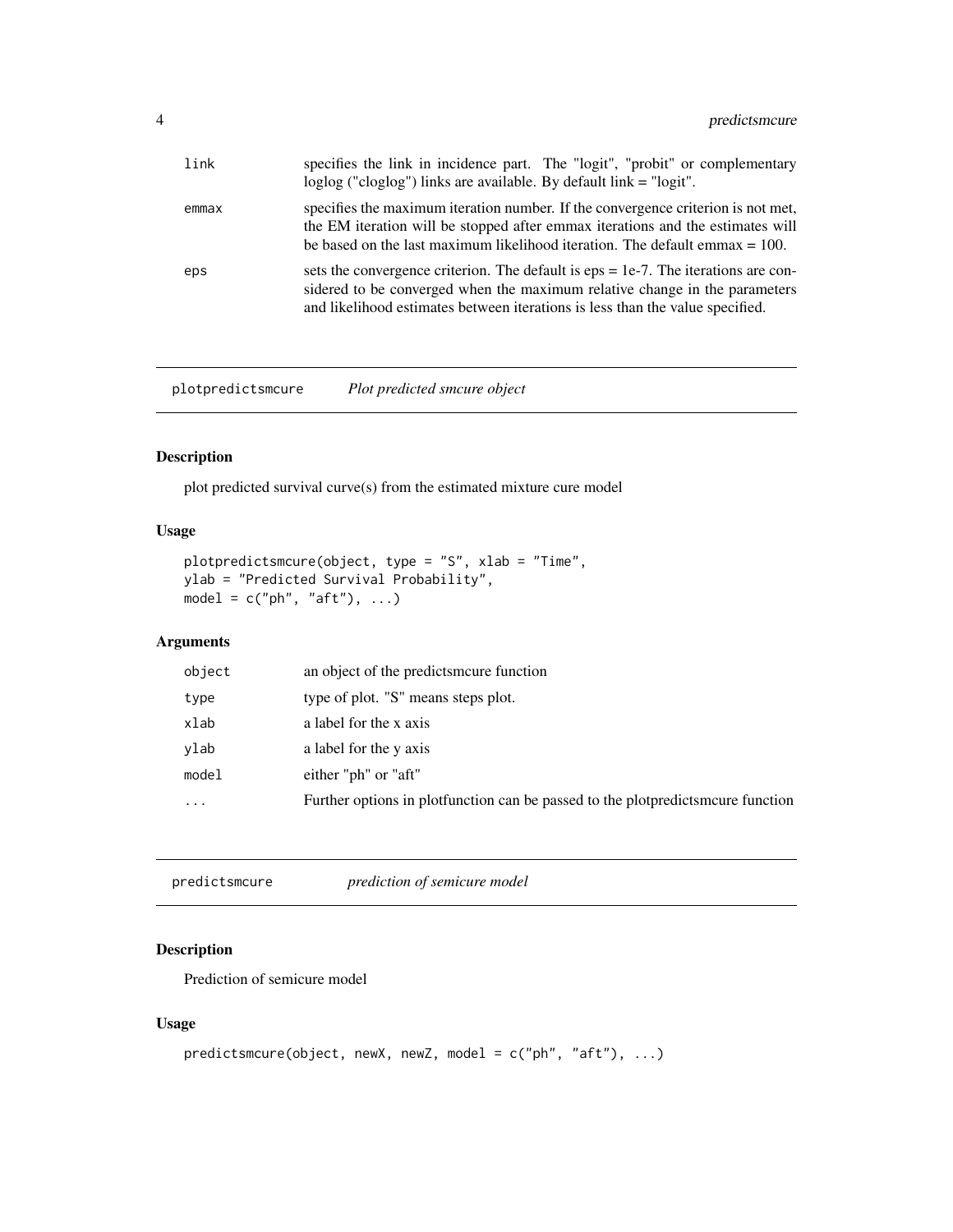## <span id="page-4-0"></span>printsmcure 5

## Arguments

| object | an object of smoure                                          |
|--------|--------------------------------------------------------------|
| newX   | new value(s) of $X$                                          |
| newZ   | new value(s) of $Z$                                          |
| model  | either 'ph' or 'aft'                                         |
|        | further arguments to be passed to the predicts more function |

## Details

Predicted population survival function can be calculated by the following equation

$$
S_{pop}(t) = \pi + (1 - \pi) * S(t)
$$

printsmcure *Print smcure object*

## Description

Output of smcure object

## Usage

printsmcure(x, Var, ...)

| $\mathsf{x}$            | an object of smoure                                                                                                                                                                |
|-------------------------|------------------------------------------------------------------------------------------------------------------------------------------------------------------------------------|
| Var                     | If it is TRUE, the program returns standard error by bootstrap method. If set<br>to False, the program only returns estimators of coefficients. By default, Var $=$<br><b>TRUE</b> |
| $\cdot$ $\cdot$ $\cdot$ | Further arguments to be passed to the prints more function.                                                                                                                        |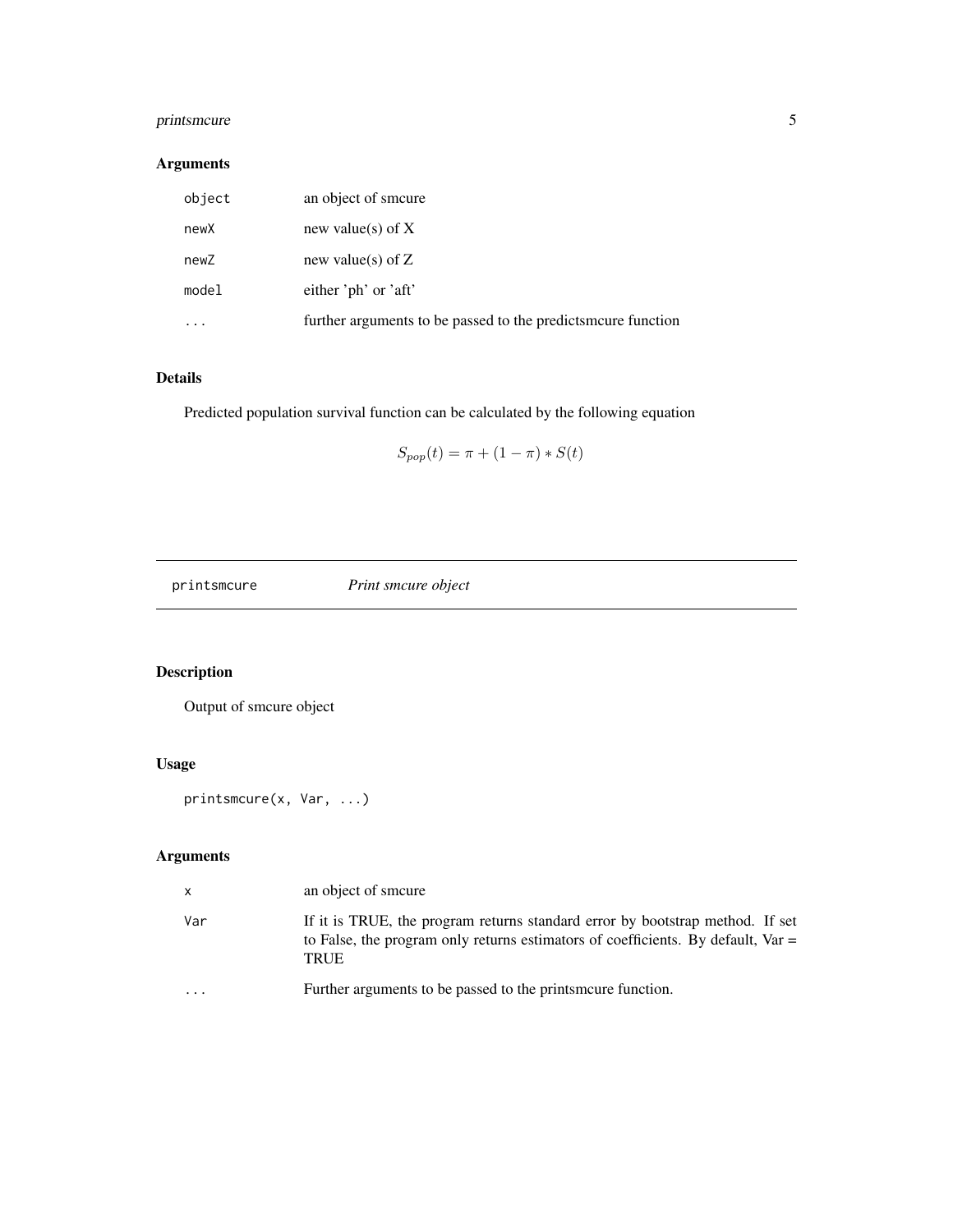<span id="page-5-0"></span>smcure *Title*

## Description

Title

## Usage

```
smcure(
 formula,
 cureform,
 offset = NULL,
 data,
 na.action = na.omit,
 model = c("aft", "ph"),
 link = "logit",
 Var = TRUE,emmax = 50,
 eps = 1e-07,
 nboot = 100
\mathcal{L}
```
## Arguments

| formula   | a formula object                                                                        |
|-----------|-----------------------------------------------------------------------------------------|
| cureform  | specifies the variables in the incidence                                                |
| offset    | variable(s) with coefficient 1 in PH model or AFT model                                 |
| data      | a data.frame in which to interpret the variables named in the formula and cure-<br>form |
| na.action | a missing-data filter function. By default nation = $na$ omit                           |
| model     | specifies your model ph or aft                                                          |
| link      | incidence part                                                                          |
| Var       | By default $Var = TRUE$                                                                 |
| emmax     | maximum iteration number                                                                |
| eps       | convergence criterion                                                                   |
| nboot     | number of bootstrap sampling                                                            |

## Value

a smcure object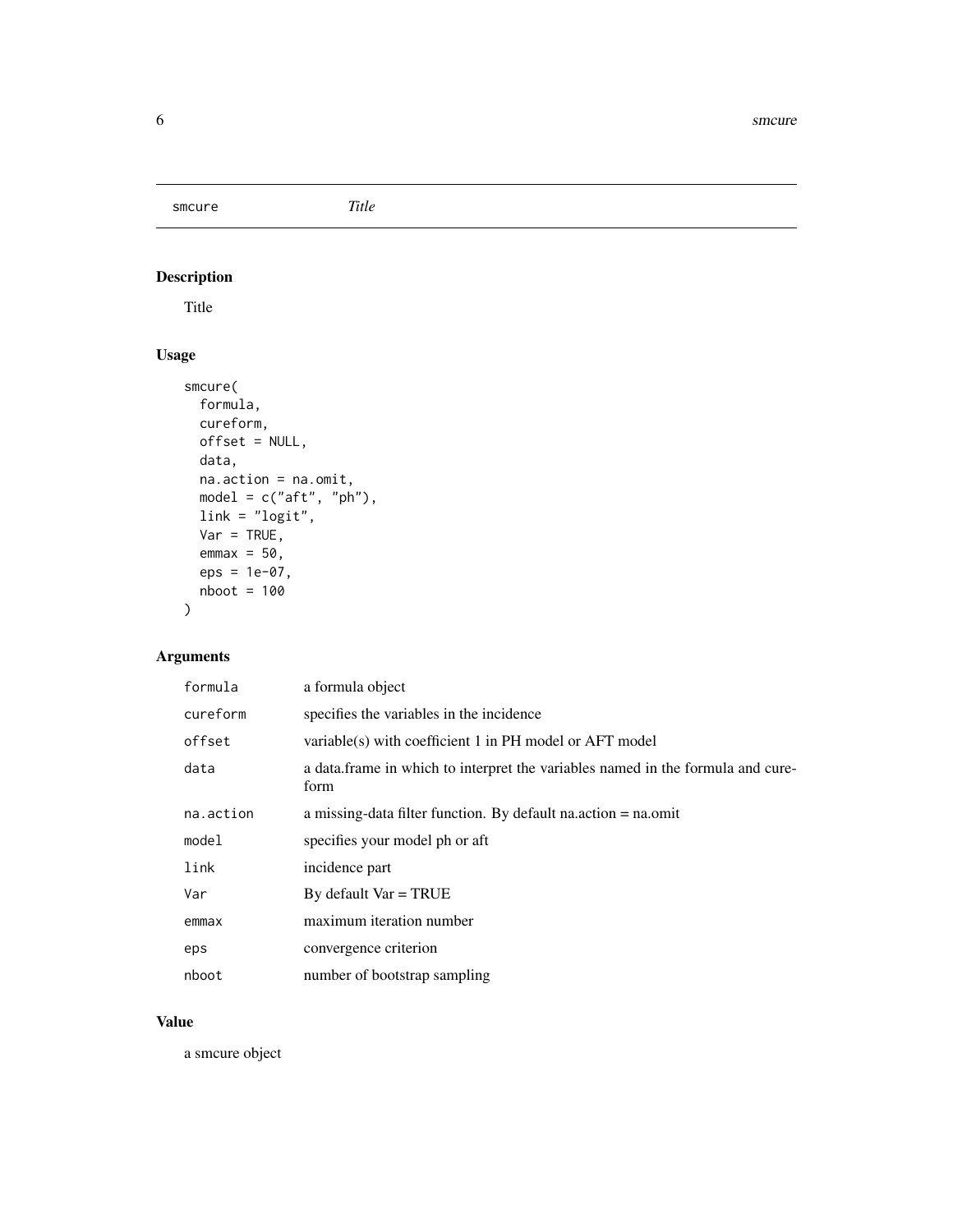#### <span id="page-6-0"></span>smsurv 7

## Examples

```
data(e1684)
pd <- smcure(Surv(FAILTIME,FAILCENS)~TRT+SEX+AGE,
cureform=~TRT+SEX+AGE,data=e1684,model="ph",
Var = FALSE)
printsmcure(pd,Var = FALSE)
```
## smsurv *Estimation of the baseline survival*

## Description

This R-program uses the Breslow method to estimate baseline survival of PH mixture cure model and AFT mixture cure model.

## Usage

smsurv(Time, Status, X, beta, w, model)

| Time   | this is the follow up time for "ph" model. If model is "aft", then this is residual.                                  |
|--------|-----------------------------------------------------------------------------------------------------------------------|
| Status | The status indicator, normally 0=alive, 1=dead                                                                        |
| X      | effects of covariates of uncured patients                                                                             |
| beta   | initial beta from coxph                                                                                               |
| W      | conditional probability of the ith individual remains uncured at the mth iteration.<br>We use Status as initial value |
| mode1  | specifies your model, it can be "ph" or "aft"                                                                         |